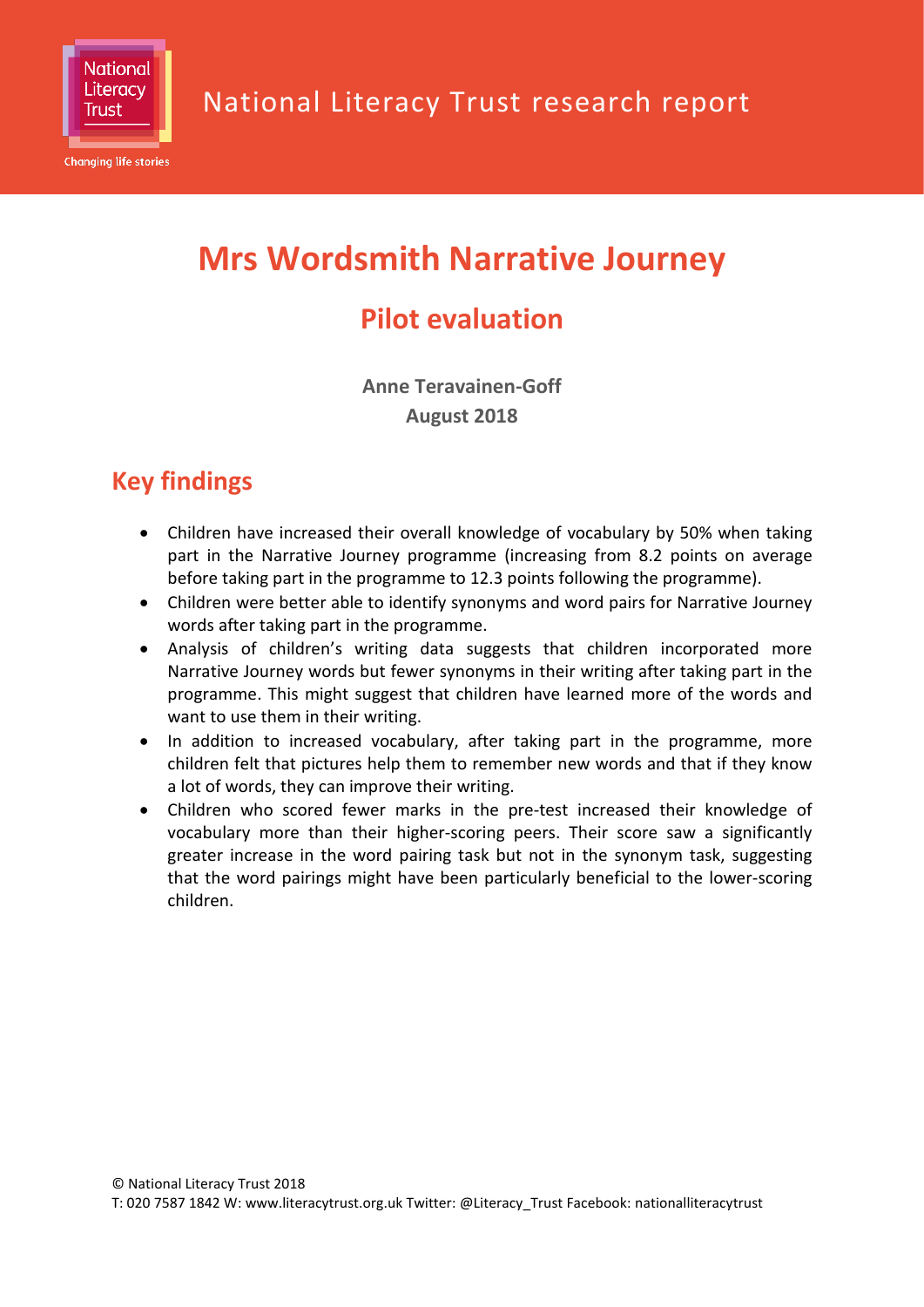### **Introduction**

Mrs Wordsmith is a vocabulary programme that combines data science and creativity to show children the words they need for school and life. Hilariously illustrated by the Emmy award-winning artists behind *Madagascar*, this is a research-driven vocabulary product aiming to make learning vocabulary manageable and engaging.

Developed with leading literacy experts, The Narrative Journey illustrates storytelling words for 6-13 years, with the aim to boost their reading and writing age. The words are grouped into six themes: Character, Weather, Taste and Smell, Action, Emotion and Settings. Each set includes a Word of the Day workbook and display stand, Word Pair cards and an illustrated dictionary. The classroom set also includes a teacher's guide, which provides additional data and teaching ideas for each word.

This pilot evaluation explored the benefit of the Narrative Journey on children's vocabulary learning and their attitudes towards it within the classroom. The purpose of this evaluation was also to pilot the vocabulary test based on the Mrs Wordsmith product and the attitudinal questions so that they can be used to conduct a larger-scale evaluation of the product in the future.

### **Methodology**

The National Literacy Trust was commissioned in April 2018 to conduct a pilot evaluation of the Narrative Journey used in six Oasis Academy schools in Bristol over the summer term of 2018.

#### **Instrument**

The vocabulary test was created in collaboration with the Mrs Wordsmith schools team and the National Literacy Trust. The aim was to create a variety of tasks that measure children's knowledge of vocabulary included in the Narrative Journey before and after taking part in the classroom-based vocabulary programme. The test was based solely on the character words in the pack to make learning all 48 of them over one term more manageable.

Three vocabulary tasks were created:

- 1. Image task: children were asked to match words to corresponding Mrs Wordsmith images from four multiple choice options. Eight words were included in the image task, chosen based on Mrs Wordsmith team's expertise and experience to ensure that the task provides a reasonable challenge without being too difficult.
- 2. Synonym task: children were asked to match a word to a word with the same meaning. Again, children worked with eight words and chose answers from four multiple choice options.
- 3. Word pairing task: children were asked to match a total of eight words to words that often go with them in a sentence from a range of four multiple choice options.

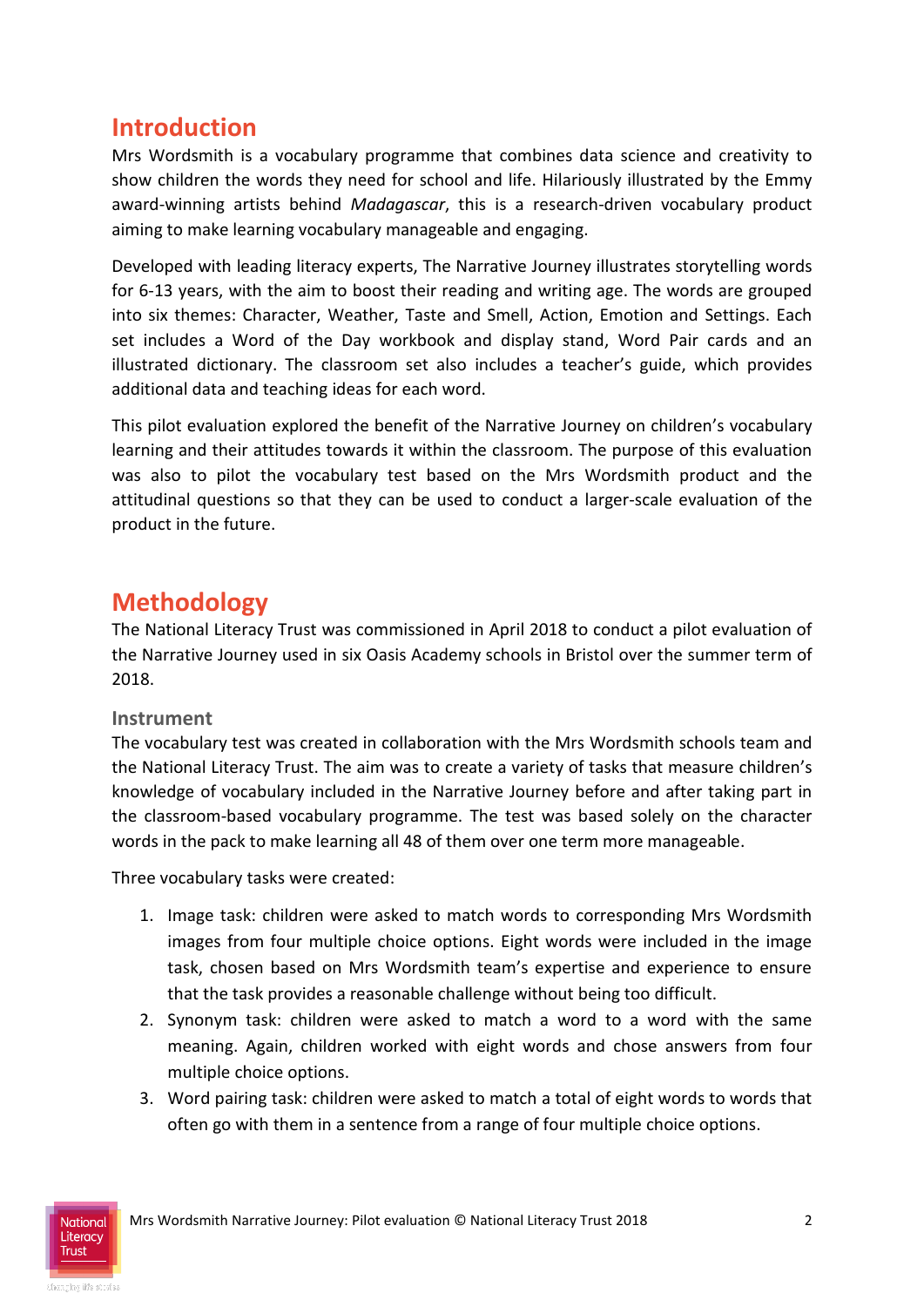In addition to the vocabulary test, the instrument included attitudinal statements about vocabulary learning. These were asked at the beginning of the test and measured on a fivepoint scale ranging from "strongly disagree" to "strongly agree". The statements included in the instrument were:

- o Learning new words is fun
- $\circ$  If I know a lot of words, then it can improve my writing
- o I find it hard to learn new words
- o Knowing a lot of words can make me a better reader
- o Pictures help me remember new words better

The test was administered by teachers using a Google form. An initial coding error with the image task led to a loss of 90% of the data for this task in the pre-test. Although the error was fixed as soon as it was noticed, the significant loss at pre-test meant that this aspect of the instrument could not be assessed in this evaluation.

Children completed a writing task before and after the programme, which was then returned to Mrs Wordsmith team for analysis. Pupils were given several prompts made up of words from the Narrative Journey, and chose from a variety of topics. Statistical methods were then used to assess whether children had used more words from the Narrative Journey character pack, their synonyms or collocations after taking part in the programme.

#### **Sample**

181 children filled the pre-test and 157 carried out the post-test. 122 responses from three schools matched in the pre- and post-test based on children's initials and date of birth. Demographic information, such as gender and free school meal uptake, was not collected as part of the pilot and data from the writing task before and after the programme were only available for 54 children.

#### **Analysis**

The vocabulary test items were coded as "correct" and "incorrect" in both the pre- and post-test. The correct answers were awarded one point and incorrect answers no points. A maximum vocabulary score of 16 was available as there were a total of 16 items in the synonym and the word association tasks. This score was used to analyse the difference in children's vocabulary knowledge before and after taking part in the activities.

As well as looking at the overall vocabulary score, each of the two tasks, the synonym and word association tasks were also analysed separately. As both had eight words, the maximum score was eight points in each task. The analysis also explored the percentage of children who got each item correct in pre- and post-test.

The attitudinal questions scale was coded from 1 (strongly disagree) to 5 (strongly agree) and the mean difference was explored between pre- and post-test for all the items individually.

All findings presented in this report are statistically significant at the conventional 0.05 level.

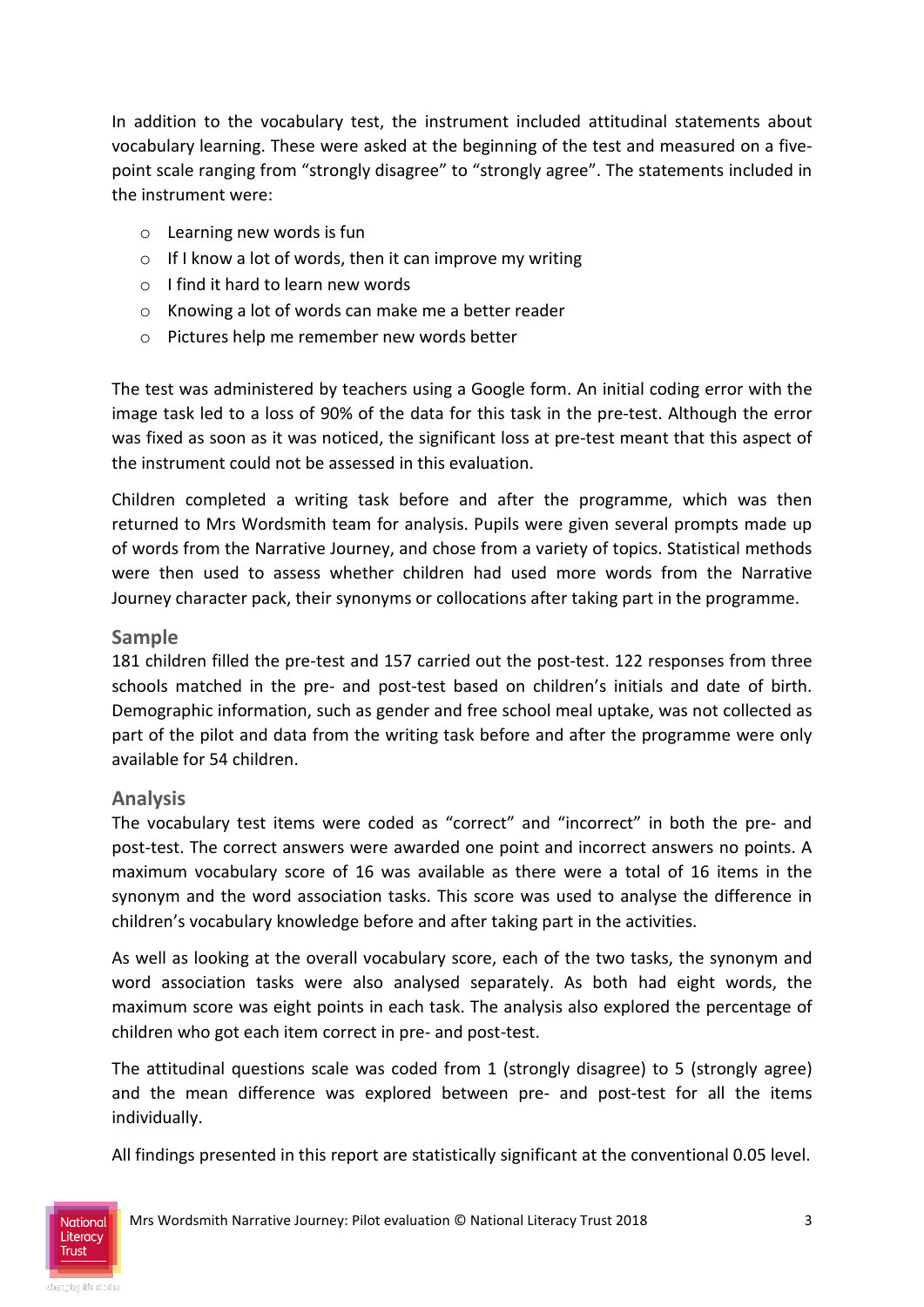## **Findings**

The data show that children have improved their knowledge of vocabulary over the course of the summer term. Before taking part in the programme*,* children scored an average of 8.2 points out of 16 in the vocabulary test. After taking part, they scored an average of 12.3 points; a mean difference of 4.1 points. This suggests that after the end of the programme, children had increased their vocabulary by 50%.

#### Synonym task

Children scored statistically significantly higher in the synonym task after taking part in the programme. Their average score increased from 4.3 in the pre-test to 6.2 in the post-test, a mean difference of 1.9 points. This indicates that children have increased their knowledge of the character words by 44%.

Table 1 presents the percentage of children who answered each item correctly in the preand post-test. It shows that while there is a statistically significant increase in identifying the synonyms correctly for most words, some have seen a particular increase. For example, the words "*vacant*" and "*gargantuan*" show a particular increase of children knowing their meaning at post-test.

However, the results also show that children were already quite familiar with certain words such as "*sheepish*" and "*impeccable*", and the percentage of children who identified synonyms correctly for "cunning" and "*bumbling*" was not significantly different between pre- and post-test.

| Word            | <b>Pre-test</b> | Post-test |
|-----------------|-----------------|-----------|
| Sheepish*       | 70.5%           | 88.5%     |
| Vacant*         | 25.4%           | 83.6%     |
| Impeccable*     | 75.4%           | 86.9%     |
| Cunning         | 66.4%           | 73.0%     |
| <b>Bumbling</b> | 71.3%           | 68.0%     |
| Gargantuan*     | 34.4%           | 86.1%     |
| Scrawny*        | 58.2%           | 81.1%     |
| Assertive*      | 28.7%           | 50.0%     |

#### **Table 1: Synonyms correctly identified**

*\*statistically significant difference between pre- and post-test*

#### Word pairing task

The word pairing task also showed improvement in children's vocabulary. Their scores increased on average by 2.2 points, from 3.9 at pre-test to 6.1 at post-test, an increase of 56%.

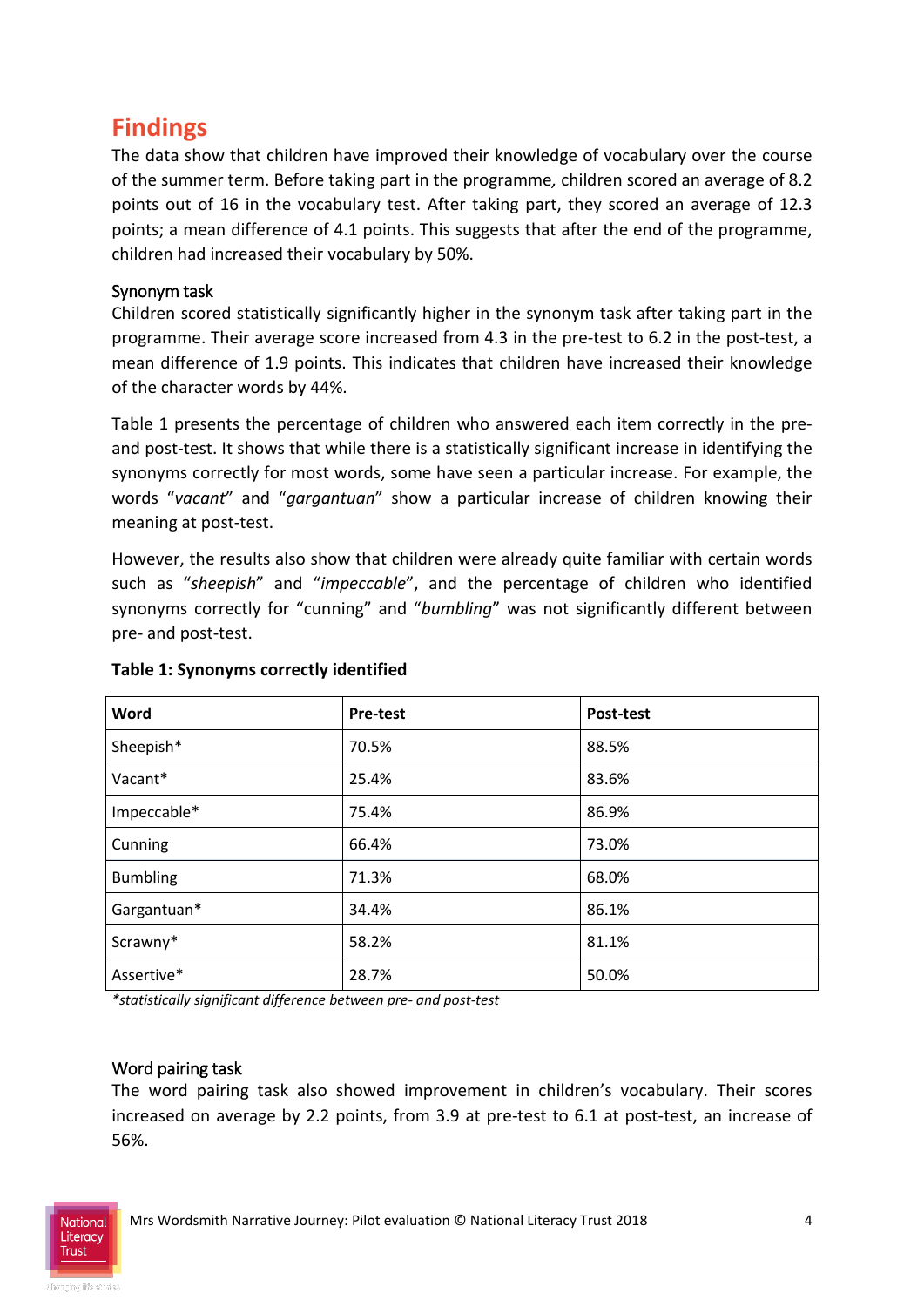Table 2 shows the percentage of children pairing each word correctly in pre- and post-test. While all words have seen an increase in the number of children identifying the word pairs correctly, there is a particularly large increase with words such as "*bloodshot*" which has seen an 82% increase in the number of correct answers and "*shrivelled*" which has seen a 72% increase in correct answers between pre- and post-test.

| Word        | <b>Pre-test</b> | Post-test |
|-------------|-----------------|-----------|
| Bloodshot*  | 45.9%           | 83.6%     |
| Bulky*      | 68.9%           | 91.8%     |
| Innovative* | 42.6%           | 58.2%     |
| Brazen*     | 33.6%           | 64.8%     |
| Shrivelled* | 52.5%           | 90.2%     |
| Insecure*   | 41.8%           | 70.5%     |
| Flawless*   | 60.7%           | 91.0%     |
| Daft*       | 46.7%           | 61.5%     |

**Table 2: Word pairings correctly identified** 

*\*statistically significant difference between pre- and post-test*

#### Writing task

Analysis of children's writing data showed that overall, children used more words from the Narrative Journey after taking part. On average, children used 3.9 words before and 5.3 words after taking part (see Table 3). This increase is particularly interesting as the words were available to children in the writing task prompt both in the pre- and post-programme writing task. This might suggest that children learned to use the words accurately during the programme and hence incorporated more in their writing.

However, children used fewer synonyms of these words after the programme activities (4.0 vs. 1.7). This might suggest that children favoured words included in the Narrative Journey set over their synonyms and used them at the expense of other words. Word collocations were not used by children before or after taking part, which may be due to the nature of the task.

#### **Table 3: Average number of words used in children's writing before and after the programme**

|                                         | Before taking part   After taking part |      |
|-----------------------------------------|----------------------------------------|------|
| Narrative Journey words*                | 3.9                                    | 5.3  |
| Narrative Journey synonyms*             | 4.0                                    | 1.7  |
| Narrative Journey word collocations   0 |                                        | 0.06 |

*\*statistically significant difference between pre- and post-test*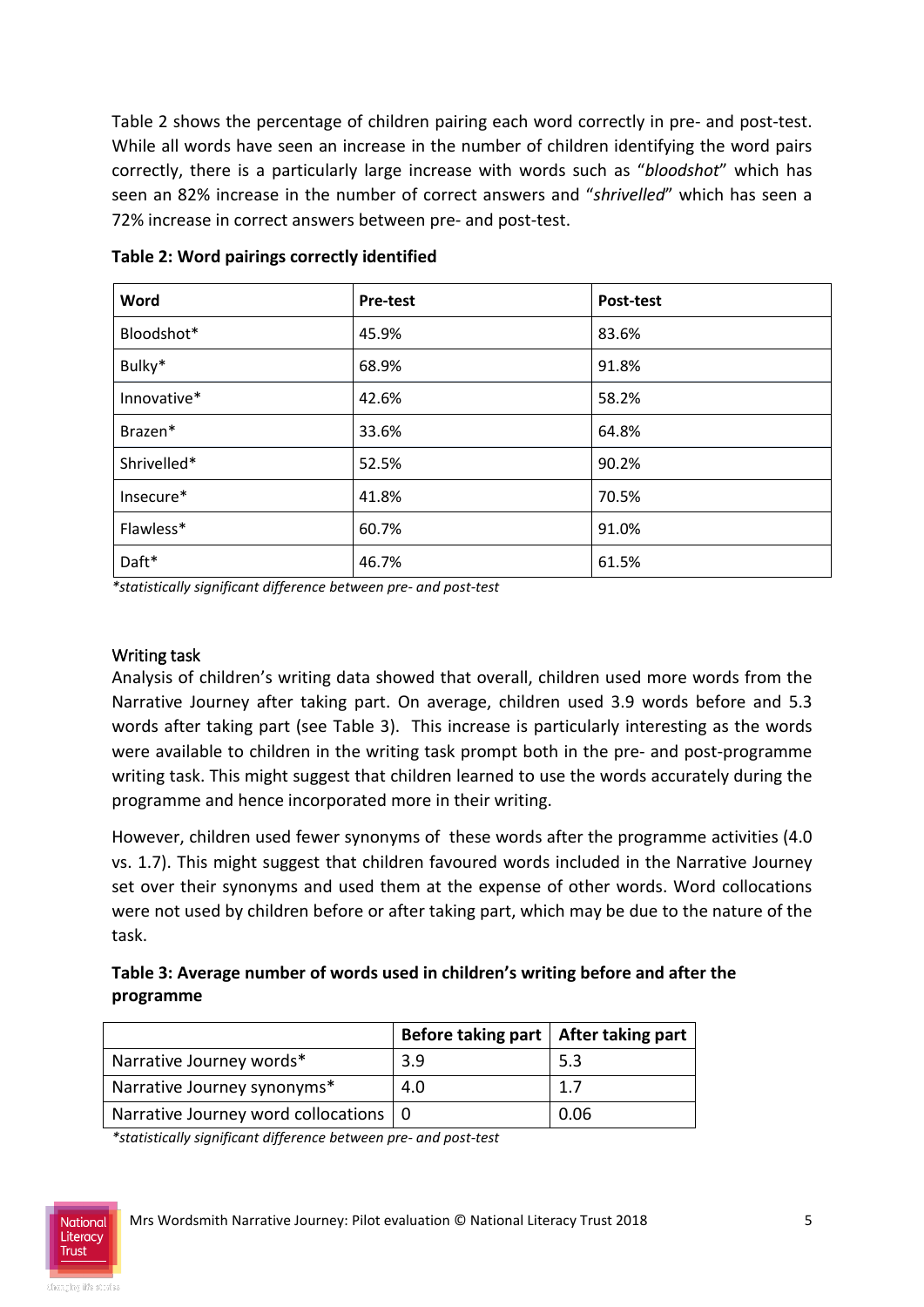#### **Changes in attitudes towards vocabulary learning**

After taking part in the programme, more children felt that pictures help them to remember new words better and that if they know a lot of words, they can improve their writing. As Figure 1 shows, before taking part, just over half the children felt that pictures help them to remember new words better, compared to over three in five after taking part. Similarly, 73.8% of children agreed that knowing a lot of words will make them better writers before taking part compared to 80.4% after taking part.

In contrast, while there also was an increase in the number of children at post-test who agreed that learning words is fun, this difference was not statistically significant. Interestingly, there was a drop over time in the number of children who agreed that knowing a lot of words can make them a better reader, but again, this difference was not statistically significant. The percentage of children who agreed they find it hard to learn new words was similar in pre- and post-test.



I find it hard to learn Knowing a lot of words

reader

**Pre** Post reader better\*\*

can make me a better remember new words

Pictures help me

#### **Figure 1: Percentage of pupils who agree with attitudinal statements before and after the programme**

*\*\*statistically significant change between pre- and post-test*

then it can improve my writing\*\*

Learning new words is If I know a lot of words,

fun

These findings are particularly interesting as more children started to think that knowing a lot of words can improve their writing, but they did not feel the same about reading. It is possible that the writing tasks have helped more children to see the benefit of learning vocabulary. Similarly, it is interesting that while children did not necessarily see learning as more or less fun after using the Narrative Journey, more of them feel that pictures help them learn new words. This might indicate that the novel aspect of using pictures for learning vocabulary was perceived by children as useful and contributing to their learning.

new words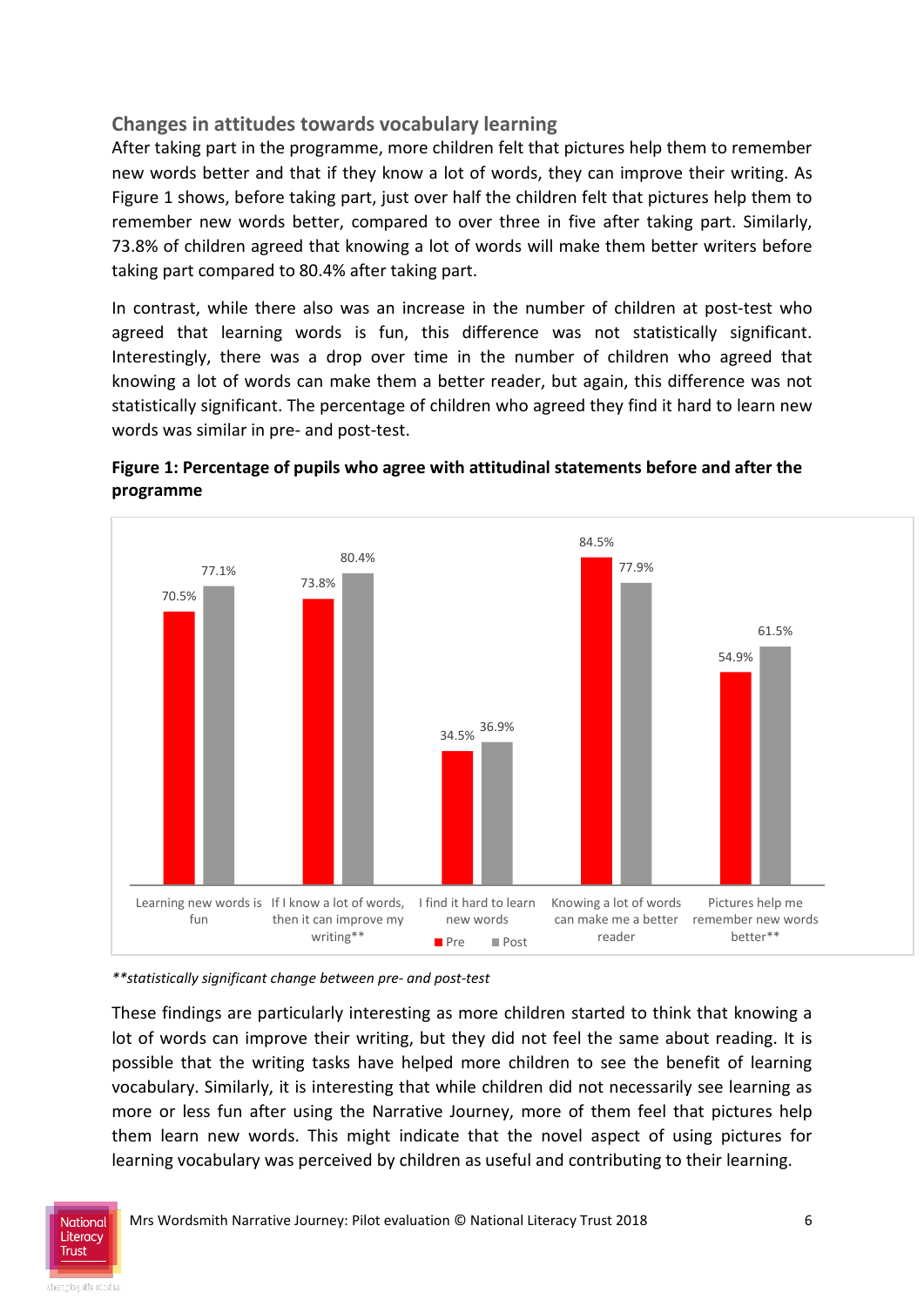## **Did any children in particular benefit?**

In order to assess whether there were any groups of children who benefited from the Narrative Journey in particular, the sample was divided into "lower" (n= 50) and "higher" (n= 57) -scoring children based on their overall score in the pre-test.

The results show that children who scored lower in the pre-test increased their knowledge of vocabulary more than their higher-scoring peers. Lower-scoring children increased their overall score by 4.6 points (from 5.3 to 9.9) and higher-scoring children increased their overall score by 3.3 points (from 10.9 to 14.2). Interestingly, while lower-scoring children had a significantly greater increase in their word pairing score than their higher-scoring peers (2.7, from 2.3 to 5.0 vs. 1.6, from 5.4 to 7.0), there was no difference in their scores in the synonym task. This might indicate that the word pairings have been particularly beneficial for the lower-scoring children to start learning new words, but they might have not have completely understood the meaning of the words yet.



**Figure 2: The average score in vocabulary tasks for lower and higher-scoring pupils**

*\*statistically significant difference between the groups in the change in their vocabulary score*